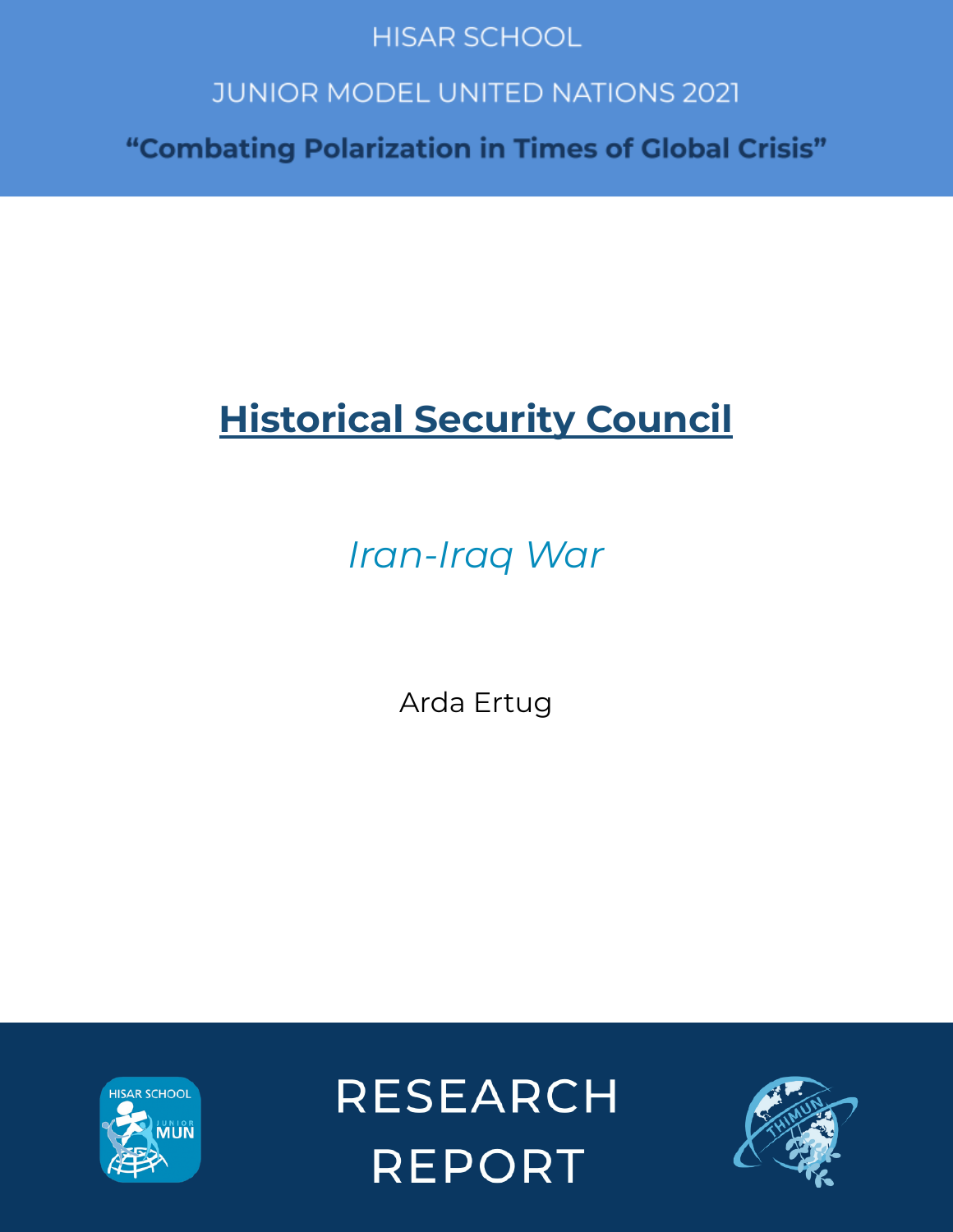**Forum:** Historical Security Council

**Issue:** Iran-Iraq War

**Student Officer:** Arda Ertug - Deputy Chair

## **Introduction**

On 22 September 1980, Iraqi Armed Forces bombed airstrips of Iran and a land invasion of Khuzestan followed ("Iran-Iraq War"). Iranian Armed Forces were weakened after the purges of Khomeini and the Iraqi army seems to have the upperhand currently (Nelson).

The invasion could be justified with various ongoing conflicts between Iran and Iraq, these can be grouped into five: cultural enmity, megalomaniac tendencies of Saddam, a power vacuum in the Persian Gulf, inflammatory Shi'i rhetoric, and Shatta Al Arab dispute (Workman).

# **Definition of Key Terms**

**Religious sect:** A group of people that has separated their religion from a larger group despite being a part of the same religion due to conflict or disagreement over the religion (Collins). For example, Sunni Muslims and Shia Muslims are two different sects of Islam.

**Sectarian:** A person who very strongly supports the cultural or religious group they are a part of in a way that may cause conflict with other religious or cultural groups (Cambridge). A religious sectarian may discriminate or, in extreme cases, assault someone from another sect in their religion.

**Ba'th:** Baʿath Party, Baʿath also spelled Baʿth, in full Arab Socialist Baʿath Party, or Arab Socialist Renaissance Party, Arabic Ḥizb al-Baʿath al-ʿArabī al-Ishtirākī, Pan-Arabist political party advocating the formation of a single Arab socialist nation ("Ba'ath Party").

**Demarcation:** marking the limits and boundaries of something

**Shatta al Arab:** The borderline between Iran and Iraq according to 1975 Algiers Agreements

## **General Overview**

In 1975, then Iraqi president Saddam Husein and the Iranian Shah regime signed various treaties regarding the territorial dispute of Shatta Al Arab; Saddam conceded the Iraqi territorial claims in exchange for the cessation of Iranian meddling in Iraq (Britannica). According to the treaty signed on 13 June 1975, Iran and Iraq settled on Shatta al Arab as the demarcation between their countries (No. 14903).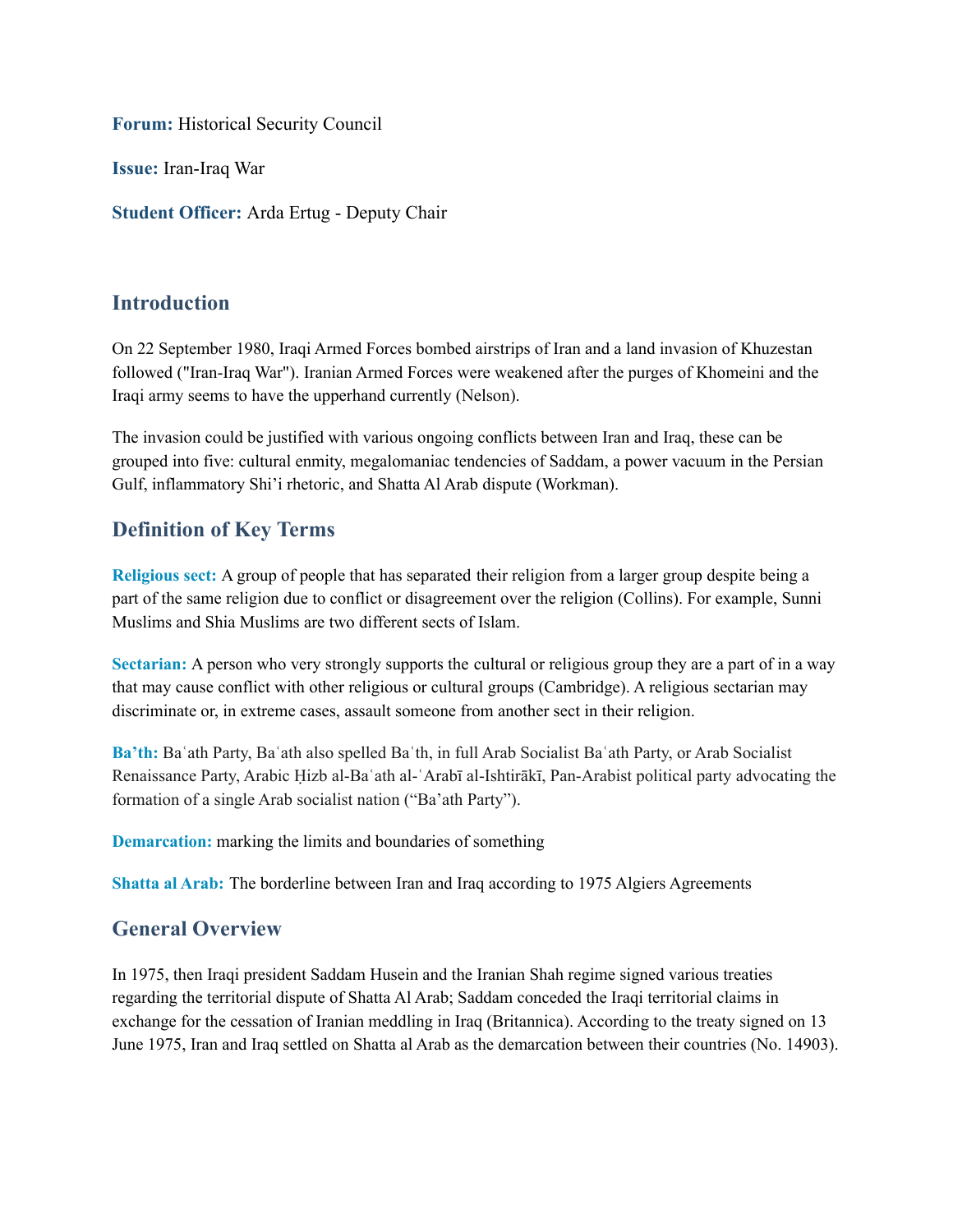

Figure 1: Shatta Al Arab border of Iran and Iraq

Starting in 1977, Iran went through violent riots and a revolution, ending with the dethronement of Shah Reza Pahlavi in 1979. Khomeini became the new leader of the new Shia Iran Islamic State (Maloney). Iran went through a complete revolution and a regime change as a result of the riots, now being ruled theocratically.

"The Iranian Revolution of 1978–79 brought the 1975 agreements into questionable standing. Border clashes began occurring from time to time while signs of Iranian interference in Iraq were pronounced. Leaders of Iran's Islamic republic indicated their desire to "export" the revolution's concept of Islamic governance guided by Shiʿi clergy. Ruhollah Khomeini, the ideological architect of the revolution, had already found an audience for his ideas in Iraq when he was living there during his exile. In April 1980 the deputy prime minister of Iraq, Tariq Aziz, survived an assassination attempt by Iraqi Shiʿis sympathetic to the Iranian Revolution" ("Iran-Iraq War").

The sectarian conflict of Sunni-Shia is one of the most important aspects in this conflict. Sunni-Shia division occurred after the death of prophet Muhammed, some Muslims deemed Ali, son-in-law of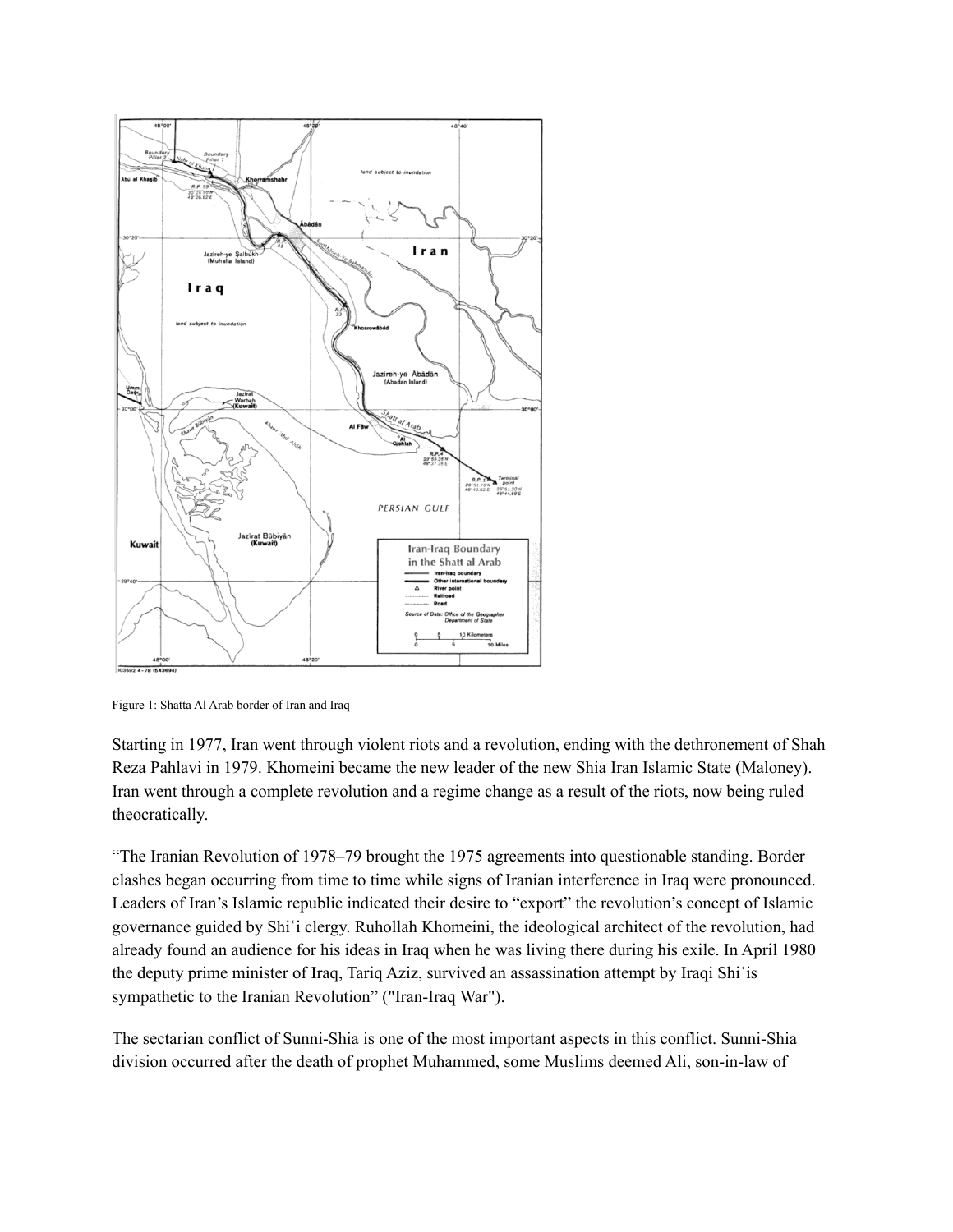Muhammed, as the rightful ruler, but the majority saw Abu Bakr as the descendant. Supporters of Ali are called Shia and the majority, the supporters of Abu Bakr, are called Sunni (Pruitt).

Iraq's Ba'th regime was secular and was oppressive against the Shia population. "Shi'ism clearly had the capacity, as evident in Iran, to structure and animate social struggles against the Ba'th. Finally, Iraq's socio-economic evolution guaranteed that serious grievances against the regime would arise. Development throughout the post-war period in Iraq was accompanied by extreme social dislocation, particularly as rural reforms eroded living conditions in the countryside and prompted massive migration into the urban centres" (Workman).

Power struggle in Iran in the aftermath of the revolution was still ongoing, the clergy, aristocrats, and the middle class were still fighting for power. In this unstable environment, in order to continue their Islamic rule, they had to influence other countries for Islamic rule as well, exporting Islamism in essence. It is in this manner that Hussein and the Ba'th regime was endangered (Workman).

Hussein justified the border clashes and the invasion of Khuzestan in 1980 by the illegal Iranian presence inside Iraqi borders which were designated according to the 1975 agreements. On 16 September 1980, in a meeting with his generals, Saddam said "We gave Iran all this time and the new regime has been there for a year and a half. That"s enough. A year and a half and they didn"t return the lands controlled and occupied by them according to the Agreement. This necessitates that we regain it with blood and weapons. The Agreement is dead now. The agreement has ended, legally and nationally. And legally and realistically they [the Iranians] are responsible for ending it" ("Saddam Hussein"). On September 22<sup>nd</sup> 1980, Iraqi forces made their first attack through an air raid on western Iran, near their shared border (Britannica).

# **Major Parties Involved and Their Views**

#### **Iran:**

Iran has been an Islamic Republic since April 1, 1979 and the regime wants to export the Islamic revolution to other countries. We can still call Islamic Republic of Iran in a state of postrevolutionary chaos. When Khomeini stated that the regime is now an Islamic Republic, the clergy destroyed the leftists that helped in the revolution. Sharia laws were put in place and the opposition was suppressed each day (Afary).

#### **Iraq:**

Saddam Hussein didn't come to power in peaceful ways, the Ba'athist party had its failures in 1963, and learning from those mistakes, Hussein was a fierce dictator, he tolerated no opposition even inside the party. The war he is waging against Iran is a way of legitimizing his own rule, by creating the outside enemy he is able to take full control of Iraq and its resources (Kennedy).

#### **Soviet Union (USSR):**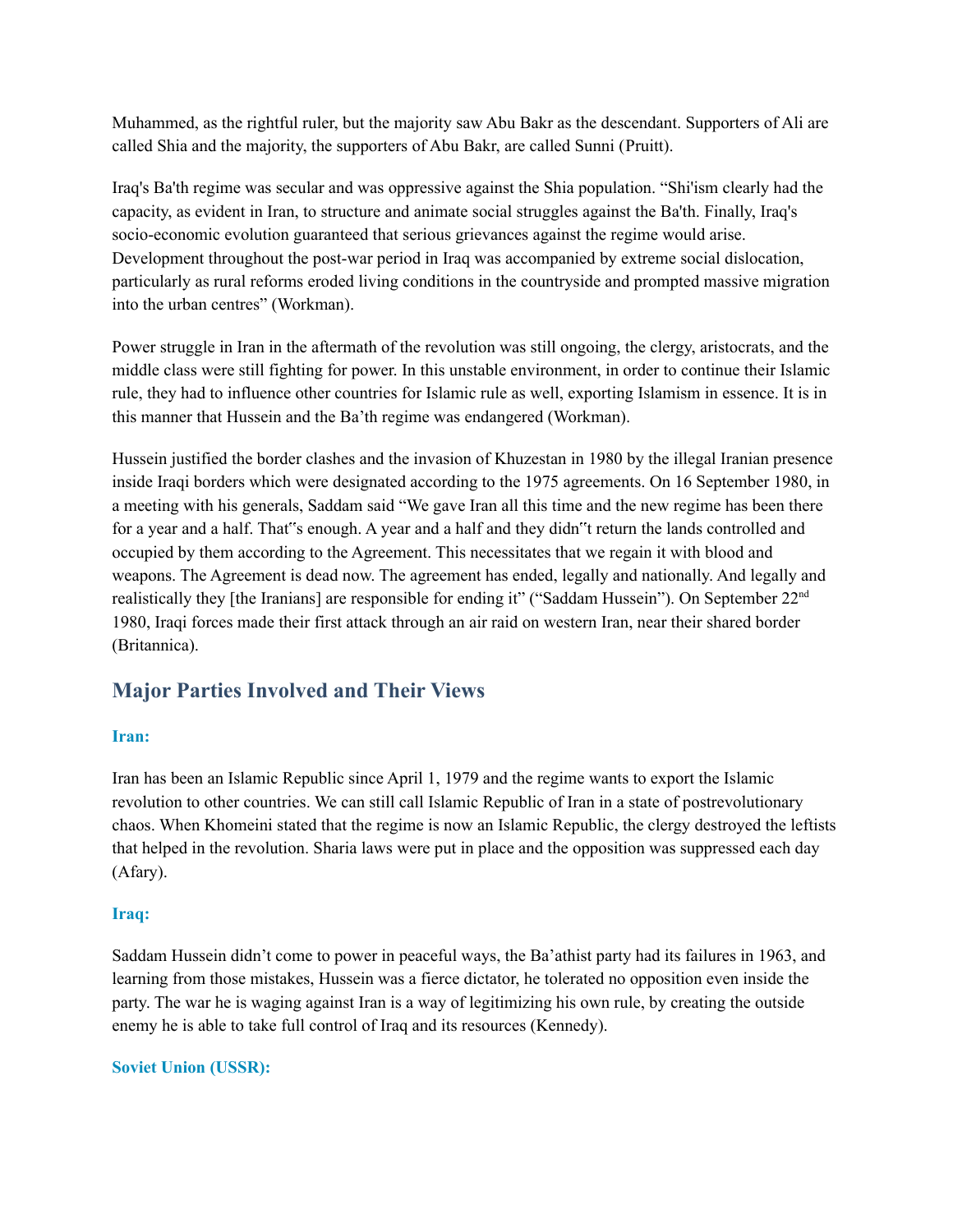Central Intelligence Agency (CIA) has documents regarding the Soviet influence in Iraq, Soviet Union was financing Kurdish guerillas against the Ba'th regime and as an aggressor in the Afghan war, the Soviet Union wants to expand their influence in the Middle East, especially through financing various terrorist organisations (Nelson).

#### **United States of America (USA):**

In 1979, the Tehran embassy of the USA was encircled by Iranian militias, taking 66 hostages. Also, the Shah regime was a close partner of the USA, thus, the change of regime and an installment of an Islamic Republic is not an advancement the USA was looking forward to (Afary).

# **Timeline of Events**

| 1975              | Algiers Agreements between Iraq and Iran take place                                                     |
|-------------------|---------------------------------------------------------------------------------------------------------|
| 1977              | Protests against Shah Reza Pahlavi turns violent                                                        |
| 1979              | Khomeini assumes control over Iran and declares it an Islamic State                                     |
| 22 September 1980 | Iraqi forces invade the western border of Iran via an air raid, making their first<br>attack.           |
| 22 September 1980 | Saddam Hussein, by showing border clashes as justification, launched an<br><i>invasion to Khuzestan</i> |

#### **Treaties and Events**

1975 Algiers Agreements; this is used as casus-belli (justification), by the Iraqi government showing Iranian breaches as a cause, therefore the delegates must understand what these agreements are and what was the aim.

# **Evaluation of Previous Attempts to Resolve the Issue**

Algiers Agreements were the most prominent previous attempts; however, since 1975, regimes of both countries have changed, Hussein was in a powerful position, however he wasn't the dictator he is now. And Iran was a secular monarchy not an Islamic State, therefore, the delegates should not oversee the fact that any solution that is prior to the regime change won't have a legitimacy as high as an agreement that is signed afterwards.

# **Possible Solutions**

The conflict has recently started, and the Iraqi forces have the upperhand, however, the mobilization of the full Iranian population may turn the tides. On the 22<sup>nd</sup> of September, 1980, Iraqi forces invaded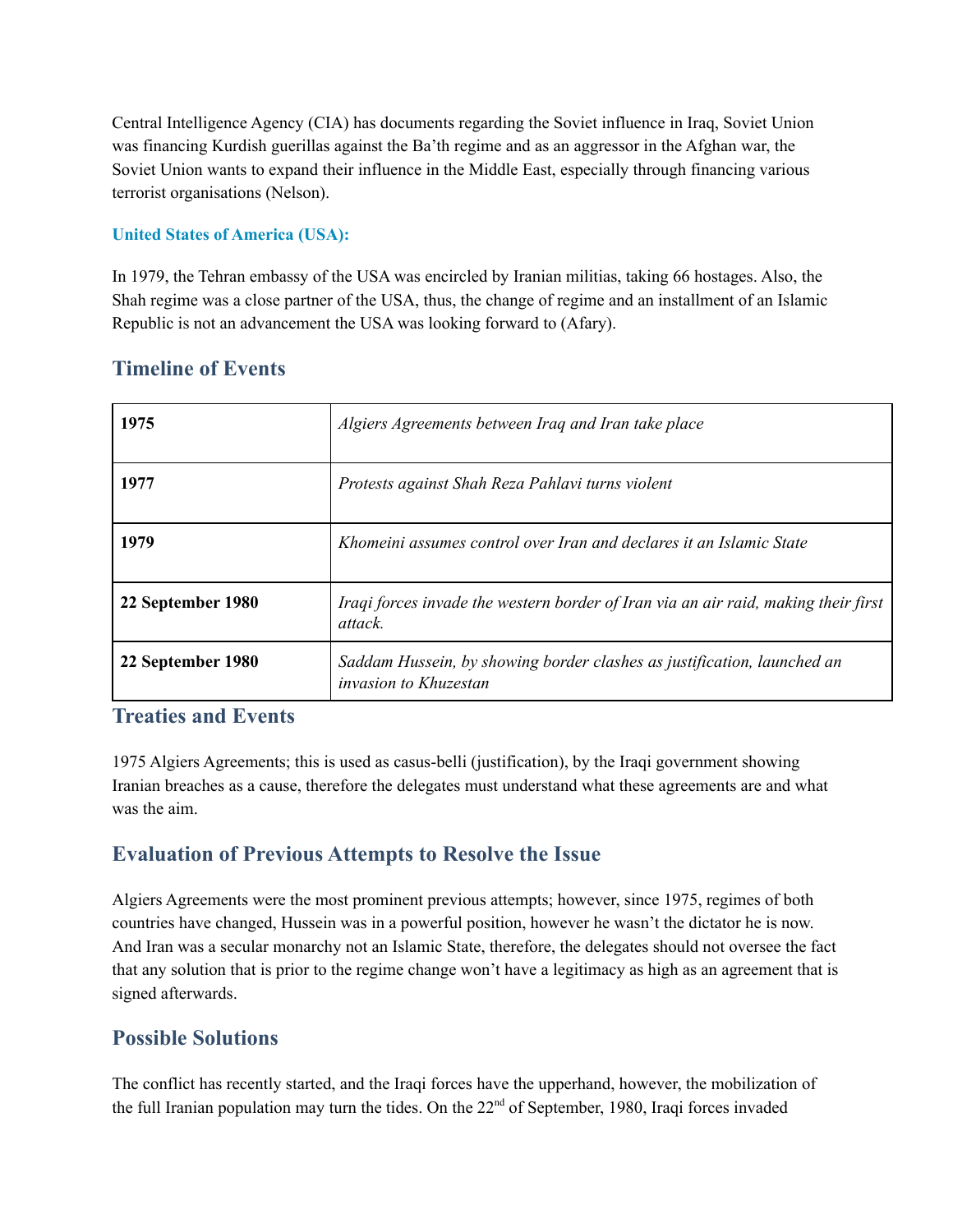western Iran along the shared country border (Britannica). The attack was through a surprise air raid on Iranian air bases. The delegates will begin lobbying in response to this situation.

The delegates must respect the sovereignty rights of each country, however, negotiations for a cease-fire can be issued with diplomatic pressure. Especially the delegates of the Soviet Union, United Kingdom, and the USA have high influences in the region, with the combined power of the United Nations, after a cease-fire there can be a new Algiers Agreement.

In case the conflict surges on, the delegates must not overlook the fact that war crimes or any act of chemical weapons are illegal and against the agreements that both Iraq and Iran are cosignatories of. A human rights watch or a team of United Nations investigators can be sent to the fronts.

# **Bibliography**

- "Iran-Iraq War." *Wilson Center Digital Archive*, digitalarchive.wilsoncenter.org/ collection/48/iran-iraq-war. Accessed 30 Jan. 2022.
- "Sectarian." *Cambridge Dictionary*, Cambridge, dictionary.cambridge.org/dictionary/english/sectarian. Accessed 30 Jan. 2022.
- 1980, History and Public Policy Program Digital Archive, Conflict Records Research Center, National Defense University, SH-SHTP-A-000-835. Accessed 30 January 2022.
- Afary, Janet , Avery, Peter William and Mostofi, Khosrow. "Iran". Encyclopedia Britannica, 26 Jan. 2022, https://www.britannica.com/place/Iran. Accessed 30 January 2022.
- Algiers Agreements, https://treaties.un.org/Pages/showDetails.aspx?objid=080000028010131f, United Nations Treaty Collection, 1975. Accessed 20 January 2022.
- Britannica, The Editors of Encyclopaedia. "Baʿath Party". Encyclopedia Britannica, 30 Apr. 2020, https://www.britannica.com/topic/Bath-Party. Accessed 30 January 2022.
- Britannica, The Editors of Encyclopaedia. "Iran-Iraq War". Encyclopedia Britannica, 15 Oct. 2021, https://www.britannica.com/event/Iran-Iraq-War. Accessed 30 January 2022.
- Kennedy, Hugh , Woods, John E. , Blake, Gerald Henry , Khadduri, Majid and Chambers, Richard L.. "Iraq". Encyclopedia Britannica, 11 Jan. 2022, https://www.britannica.com/place/Iraq. Accessed 30 January 2022.
- Maloney, Suzanne, and Keian Razipour. "The Iranian revolution—A timeline of events." *Brookings*, 24 Jan. 2019, www.brookings.edu/blog/order-from-chaos/ 2019/01/24/the-iranian-revolution-a-timeline-of-events/. Accessed 30 Jan.2022.